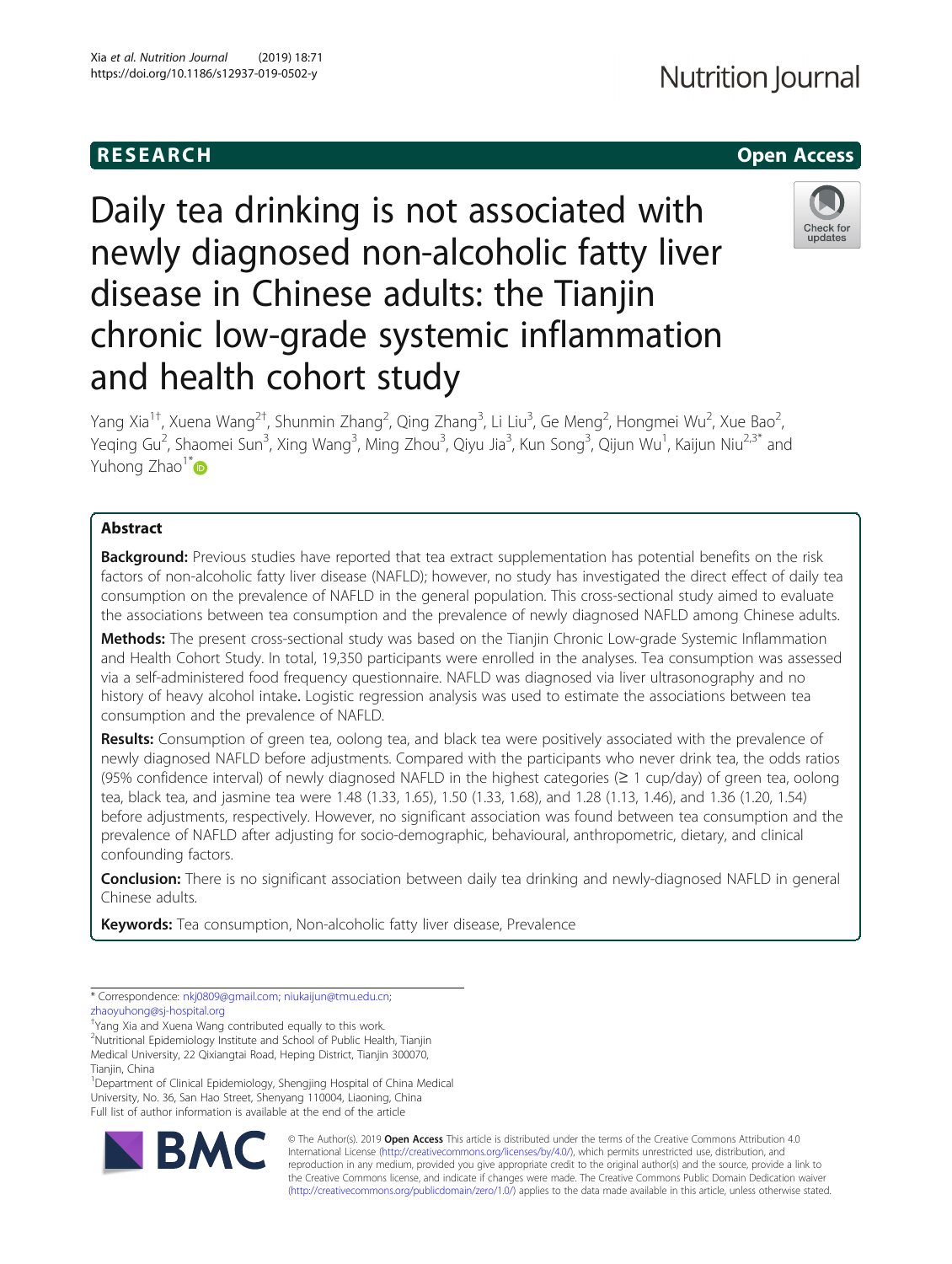### Introduction

Non-alcoholic fatty liver disease (NAFLD) is rapidly becoming the most common chronic liver disease and potentially affects 25% of the global adult population  $[1]$  $[1]$ . NAFLD develops without alcohol abuse and represents a spectrum of liver disease encompassing simple fatty infiltration, fat and inflammation, and cirrhosis [[2\]](#page-6-0). Moreover, NAFLD is associated with metabolic syndrome [\[3](#page-6-0)], type 2 diabetes mellitus [\[4](#page-6-0)], and chronic kidney disease [[5\]](#page-6-0). However, there is a lack of current evidence regarding the efficacy and safety profiles of pharmacotherapies aimed at treating NAFLD. Lifestyle management, including sustained weight loss, healthy diet, and increased physical activity (PA), is still an important approach to treating NAFLD  $[6, 7]$  $[6, 7]$  $[6, 7]$  $[6, 7]$ . Thus, it is important to identify modifiable risk factors and develop preventive strategies to decrease the disease burden of NAFLD.

Tea (Camellia sinensis Theaceae) was discovered in China in 3000 BC or earlier [\[8](#page-6-0)]. Tea in its various processed forms (i.e., non-fermented green tea, partlyfermented oolong tea, and fermented black tea) represents the most widely consumed beverage worldwide [[9\]](#page-6-0). In Asia, tea has been regarded to process significant healthpromoting effects for centuries [[10\]](#page-6-0). Most recently, a meta-analysis that included four randomized controlled trials suggested that there are potential benefits of green tea supplementation on the risk factors of NAFLD [[11](#page-6-0)]. All the studies pooled in that meta-analysis explored the effect of tea consumption on the risk factors of NAFLD by using green tea extract supplementation as treatment [[11](#page-6-0)]. However, daily tea consumption, different from tea extract supplementation, contains lower amounts of tea polyphenol. To the best of our knowledge, no study has explored the associations between daily tea consumption and the prevalence of NAFLD. Thus, we designed this crosssectional study of the general population to explore the associations between daily tea consumption and the prevalence of newly diagnosed NAFLD among Chinese adults.

### Materials and methods

#### Participants

This cross-sectional study was based on the Tianjin Chronic Low-grade Systemic Inflammation and Health (TCLSIHealth) Cohort Study, which is a large prospective dynamic cohort study that focuses on the relationships between chronic low-grade systemic inflammation and the health status of a population living in Tianjin, China [[12](#page-6-0)]. Participants were recruited during their annual health examinations at the Tianjin Medical University General Hospital-Health Management Center and community management centres in Tianjin. This dynamic cohort study was launched in 2007. Furthermore, a detailed lifestyle questionnaire had been administered to about 70– 80% of randomly selected subjects from this population since May 2013. The questionnaire covered questions about family income, marital status, employment status, educational level, physical activity, sleep habits, dietary habits, overall computer/mobile device usage time, television time, history of prior infections, and use of medicines as well as physical performance tests.

A total of 32,165 participants without acute inflammatory disease completed a comprehensive health examination and the study questionnaire. We excluded participants who changed their lifestyles (including dietary intake, drinking, smoking, physical activity, and sleeping habits) (assessed via a question in the questionnaire) in the last five years ( $n =$ 7364), or those had a history of cardiovascular disease  $(n =$ 1057), cancer ( $n = 173$ ), NAFLD ( $n = 3344$ ), alcoholic fatty liver disease  $(n = 775)$ , and other live diseases (including chronic hepatitis B or C, autoimmune liver disease, and liver surgery,  $n = 102$ ). The final study population comprised 19,350 individuals.

#### Assessment of tea consumption

Dietary intake was assessed using a validated food frequency questionnaire (FFQ) that included 100 food items with specified serving sizes. The FFQ included seven frequency categories ranging from 'almost never eat' to 'twice or more per day' for foods and eight frequency categories ranging from 'almost never drink' to 'four or more times per day' for beverages. The reproducibility and validity of the questionnaire have been assessed in a random sample of 150 participants living in Tianjin by comparing the data from the questionnaire with the data from two dietary questionnaires collected approximately three months apart and four-day weighed dietary records (WDRs). Spearman's rank correlation coefficient for energy intake between two food frequency questionnaires administered three months apart was 0.68. The correlation coefficients for food items (fruits, vegetables, fish, meat, and beverages) between two food frequency questionnaires administered three months apart ranged from 0.62 to 0.79. Spearman's rank correlation coefficient for energy intake as assessed via the WDRs and FFQ was 0.49. Correlation coefficients for nutrients (vitamin C, vitamin E, polyunsaturated fats, saturated fats, carbohydrates and calcium) as assessed via the WDRs and FFQ ranged from 0.35 to 0.54.

The mean daily intake of nutrients was calculated using an ad hoc computer program developed to analyse the questionnaire. The Chinese food composition tables [[13\]](#page-6-0) were used as the nutrient database. Factor analysis was applied to generate the major dietary patterns and food loading on all 100 food items and beverages (gram). Factors were named descriptively according to the food items that showed high loading (absolute value  $> 0.3$ ) with respect to each dietary pattern as follows: sweet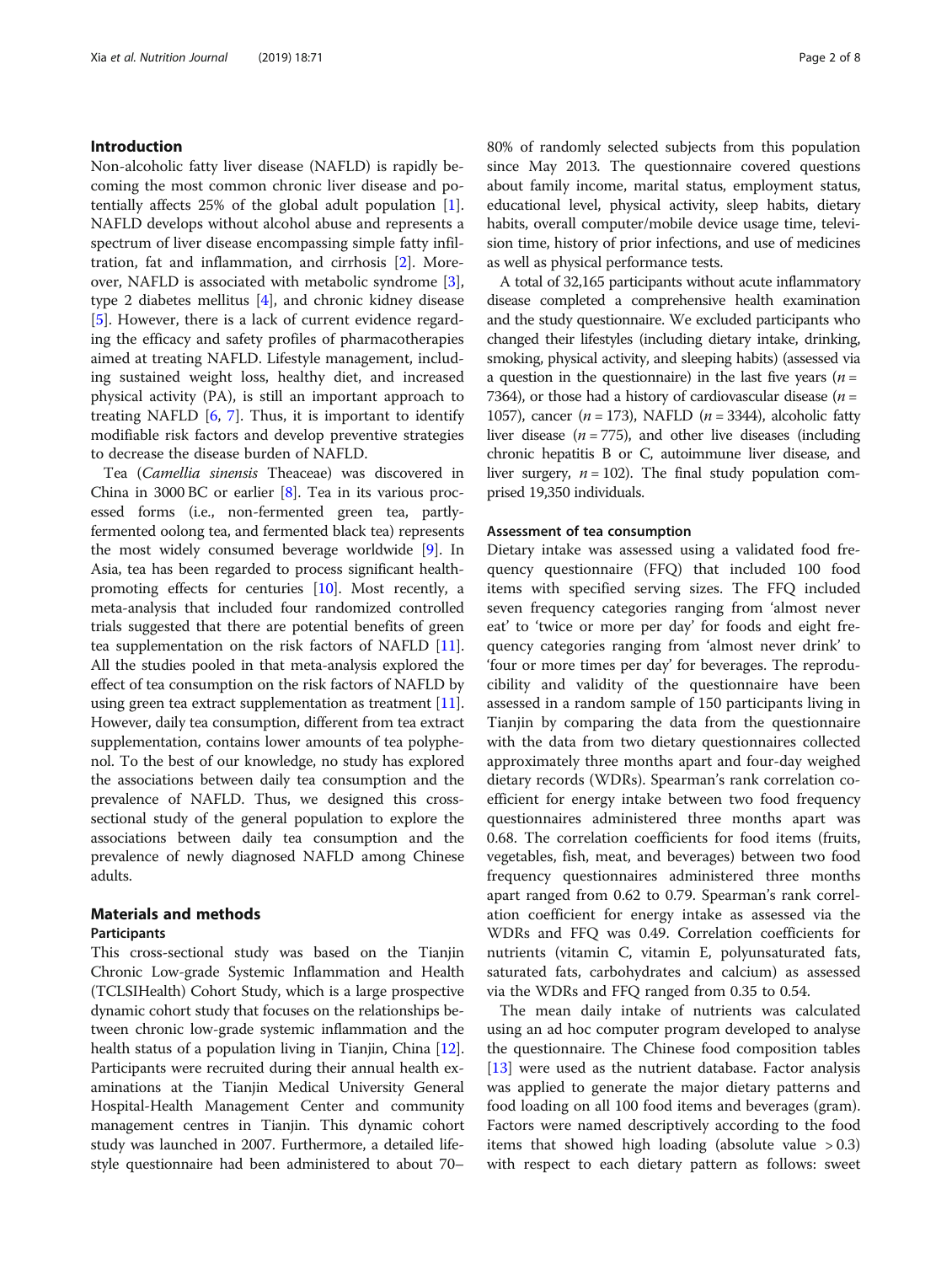foods pattern, vegetable pattern and animal foods pattern (Additional file [1:](#page-6-0) Table S1). The scores of dietary patterns were used for further analyses as confounding factors.

The participants indicated the frequency of consumption of green tea, oolong tea, black tea, and jasmine tea over the previous one month in terms of the specified serving size by selecting one of the following eight frequency categories: almost never, < 1 cup/week, 1 cup/ week, 2–3 cups/week, 4–6 cups/week, 1 cup/day, 2–3 cups/day, and  $\geq 4$  cups/day (200 ml per cup). In the study region, a cup of tea has a typical volume of 200 ml. In the present study, the frequency of intake of green tea, oolong tea, and black tea were categorised as: almost never, < 1 cup/week, 1–6 cups/week and  $\geq 1$  cup/day.

#### Liver ultrasonography and definitions of NAFLD

Liver ultrasonography was performed by trained sonographers using a TOSHIBA SSA-660A ultrasound machine (Toshiba, Tokyo, Japan) with a 2–5–MHz curved array probe. According to the revised definition and treatment guidelines for NAFLD published by the Chinese Association for the Study of Liver Disease in 2010 [[14\]](#page-6-0), we defined 'heavy drinking' as an intake of  $> 140 g$ of alcohol per week among men and > 70 g per week among women. Total alcohol intake in the preceding week was assessed using the FFQ. Participants were diagnosed as having NAFLD if they had evidence on abdominal ultrasonography (brightness of liver and a diffusely echogenic change in the liver parenchyma) and no history of heavy drinking.

#### Assessment of other variables

The educational level was assessed by asking the question 'what is the highest degree you earned?' with two possible response categories: <college graduate or ≥ college graduate. Employment status was classified as either senior officials and managers or professionals. Information on smoking ('never,' 'former,' and 'current smoking') and drinking ('never,' 'former,' 'current drinking everyday', and 'current drinking sometimes') status of the participants was obtained via a questionnaire survey. PA in the most recent week was assessed using the short form of the International Physical Activity Questionnaire [\[15\]](#page-6-0). The questionnaire asked whether subjects had performed any activities from the following categories during the preceding week: walking, moderate activity (household activity or child care), and vigorous activity (running, swimming, or other sporting activities). Metabolic equivalents (METs; hours per week) were calculated using corresponding MET coefficients (3.3, 4.0, and 8.0, respectively) according to the following formula: MET coefficient of activity  $\times$ duration (hours)  $\times$  frequency (days). Total PA levels were assessed by combining separate scores for different activities. Weight and height were assessed using an automatic height and weight measurement instrument (Omron HNH-219; Omron, Kyoto, Japan) with a standard protocol. Body mass index (BMI) was calculated by dividing the weight in kilograms by the square of the height in meters ( $\text{kg/m}^2$ ). Fasting blood samples were obtained via venipuncture of the cubital vein and immediately mixed with EDTA. Waist circumference was measured at the umbilical level with participants standing and breathing normally. Blood pressure was measured twice from the upper left arm using a TM-2655P automatic device (A&D Co., Tokyo, Japan) after five minutes of rest in a seated position. The mean of these two measurements was taken as the blood pressure value. Hypertension was defined as average systolic  $BP \ge 140$  mmHg or average diastolic BP ≥90 mmHg or use of antihypertension medications [[16](#page-6-0)]. Blood samples for the analysis of fasting blood glucose and lipid levels were collected in siliconised vacuum plastic tubes. Fasting blood sugar level was measured via the glucose oxidase method, triglyceride level was measured via enzymatic methods, and high-density lipoprotein cholesterol level was measured via the chemical precipitation method using reagents obtained from Roche Diagnostics on an automatic biochemistry analyser (Roche Cobas 8000 modular analyser; Roche, Mannheim, Germany). HbA1c separation and quantification were conducted by a high-performance liquid chromatography analyzer (HLC-723 G8; Tosoh, Tokyo, Japan). In addition, an oral glucose tolerance test was performed, and postprandial glucose was determined in blood samples obtained 2 h after oral administration of a standard 75 g glucose solution. Type 2 diabetes was defined as having fasting blood glucose ≥7.0 mmol/, or 2-h postprandial blood glucose ≥11.1 mmol/l, or HbA1c  $\geq$  6.5% (48 mmol/mol), or a history of diabetes based on the 2014 American Diabetes Association criteria [[17](#page-6-0)]. Hyperlipidemia was defined as TC ≥ 5.20 mmol/L, or  $TG \geq 1.70$  mmol/L, or self-reported clinically diagnosed hyperlipidemia according to 2016 Chinese guidelines for the management of dyslipidemia in adults [\[18](#page-6-0)].

#### Statistical analysis

In the assessment of characteristics of participants according to NAFLD status, continuous variables have been presented as the least square mean (with 95% confidence interval, [CI]) and examined using analysis of variance. Categorical variables have been presented as percentages and examined using chi-square test. Associations between tea drinking and the prevalence of newly diagnosed NAFLD were assessed via conditional logistic regression analysis. Odds ratios (ORs) and 95% CIs were calculated. All P values for linear trend were calculated according to the categories of tea consumption (almost never: 1, < 1 cup/week: 2, 1–6 cups/week: 3, ≥1 cup/day: 4) based on logistic regression. Model 1 was adjusted for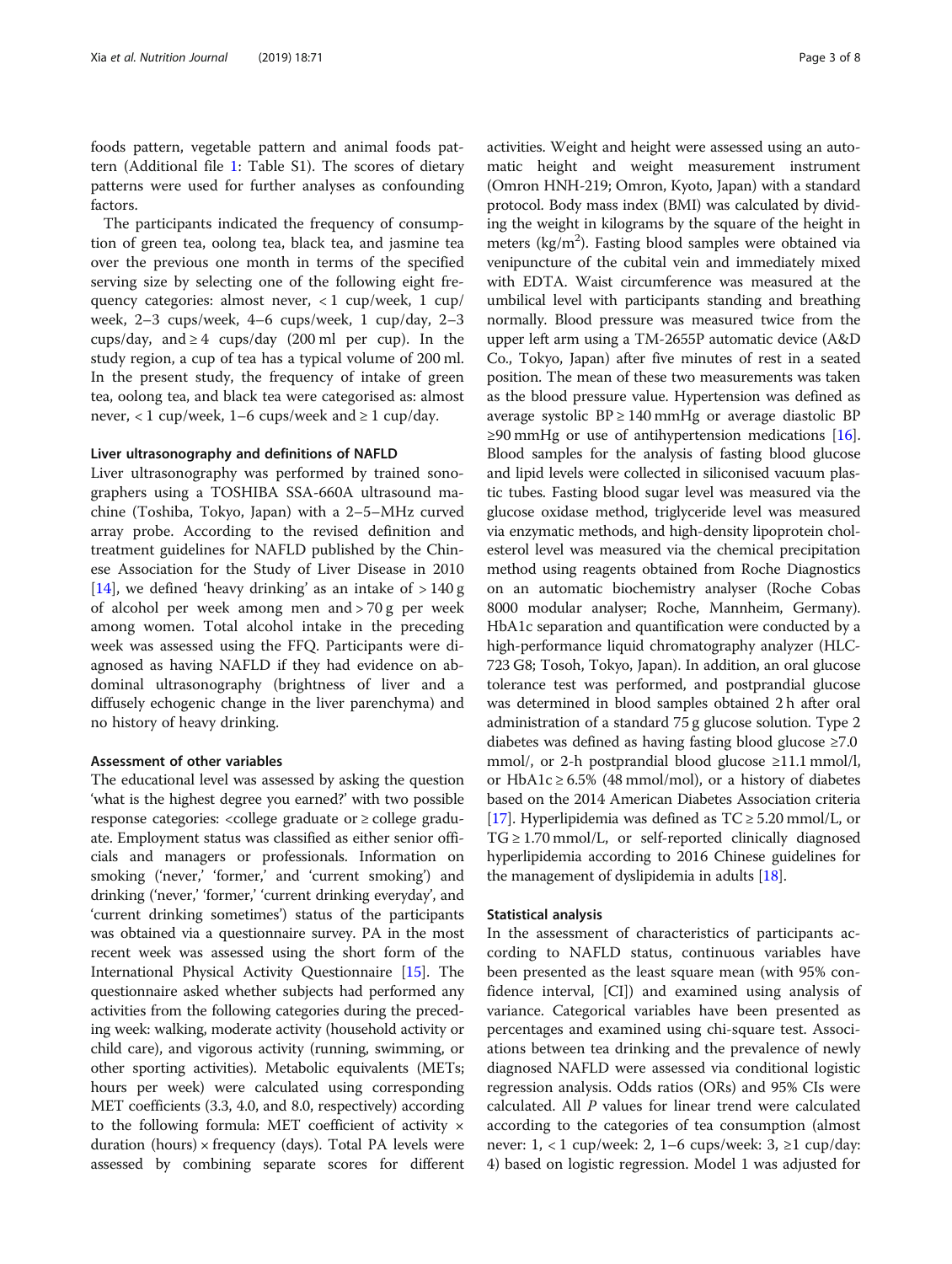age, BMI, and sex. Model 2 was additionally adjusted for energy intake (kJ/d), type 2 diabetes, hypertension, hyperlipidemia, physical activity, educational level, household income, smoking status, drinking status, employment status, family history of cardiovascular disease, cancer, and diabetes, intake of sweet foods pattern, vegetable pattern and animal foods pattern, and consumption of two other kinds of tea. All analyses were performed using the Statistical Analysis System 9.3 edition for Windows (SAS Institute Inc., Cary, NC, USA) and STATA (version 12.1; Stata Corp LP, College Station, TX, USA). All P-values were two-tailed and differences with  $P < 0.05$  were considered statistically significant.

#### Results

#### Characteristics of participants

Table [1](#page-4-0) shows the age- and sex-adjusted characteristics according to NAFLD status. Among the 19,350 participants, 19.4% were classified as newly diagnosed NAFLD. After adjustments for age and sex where appropriate, participants with NAFLD tended to be men, older, of lower education level, less likely to be employed as managers  $(P < 0.0001)$ , and current or ex-smokers, who drank sometimes, had lower daily energy intake and lower intake of vegetable pattern  $(P < 0.0001)$ , had a higher prevalence of type 2 diabetes, hypertension, hyperlipidaemia, and family history of diabetes, and higher BMI and alanine aminotransferase level  $(P < 0.0001)$ .

#### Tea consumption and NAFLD

The associations between tea consumption and the prevalence of newly diagnosed NAFLD are shown in Table [2](#page-5-0). Compared with the participants who never drank tea, the ORs (95% CI) of newly diagnosed NAFLD in the highest category  $(\geq 1$  cup/day) of green tea, oolong tea, black tea, and jasmine tea before adjustments were1.48 (1.33, 1.65), 1.50 (1.33, 1.68), 1.28 (1.13, 1.46), and 1.36 (1.20, 1.54), respectively. However, no significant association was found between tea consumption and NAFLD after adjustment for socio-demographic, behavioural, anthropometric, dietary, and clinical confounding factors.

### **Discussion**

The present study, to the best of our knowledge, is the first to explore the associations between daily tea consumption and the prevalence of newly-diagnosed NAFLD in a general population with a large sample size. Sociodemographic, behavioural, metabolic, and health status confounding factors were adjusted in logistic regression to explore the associations between daily tea consumption and the prevalence of NAFLD. Furthermore, we also adjusted scores of major dietary patterns in the study population in case the associations between daily tea consumption and the prevalence of NAFLD

may be affected by intake of dietary confounding factors (i.e. high consumption of red meat  $[19]$  $[19]$  $[19]$ , fruits  $[20]$  $[20]$ , sweet products, desserts, and sugar [\[21](#page-7-0)]). No significant association was detected between daily consumption of green tea, oolong tea, black tea, and jasmine tea and the prevalence of newly diagnosed NAFLD in Chinese adults after adjustments.

Previous studies have focused on the effect of tea extract on NAFLD. A previous meta-analysis of four clinical trials suggested that green tea extract supplementation yield benefits on NAFLD related risk factors [[11](#page-6-0)]. The results indicated green tea extract supplementation significantly altered the blood levels of alanine and aspartate aminotransferases [[11\]](#page-6-0). Meanwhile, green tea extract supplementation was found to yield a favourable effect on BMI, triacylglycerol, total cholesterol, and low-density lipoprotein cholesterol [[11](#page-6-0)]. Previous studies also suggested that green tea extract could improve obesity, hyperlipidaemia, and NAFLD in mice [[22](#page-7-0)]. The mechanisms underlying how green tea protects against NAFLD are mostly related to catechins present in tea. The evidence from in vitro and in vivo studies indicates that green tea inhibits dietary lipid absorption [\[23\]](#page-7-0), decreases lipid accumulation in the liver and adipose tissue  $[24]$ , improves insulin sensitivity  $[25]$  $[25]$  $[25]$ , and exerts antioxidant properties [\[26](#page-7-0)].

However, no study has reported on the beneficial effect of daily tea consumption and the prevalence of NAFLD. We found a positive association between consumption of tea and the prevalence of newly-diagnosed NAFLD before adjustments. This may be due to the fact that participants who drank tea tended to be men and older. Meanwhile, men and older have higher prevalence of NAFLD than women and younger participants [\[27](#page-7-0)]. There was no association between tea consumption and NAFLD after adjustment of confounding factors. The results are not in line with those of previous studies which found that tea extracts are associated with a lower prevalence of the risk factors of NAFLD. Daily tea consumption yields a lower content of catechins than in tea extract. A previous meta-analysis showed that catechin intake is associated with a lower prevalence of NAFLD risk factors  $[11]$  $[11]$  $[11]$ , and that the daily intake amounts of catechin in the treatment groups of previous randomised clinical trials were > 500 mg. However, the amounts of catechins in most commercially available green teas is about 60 mg per 200 ml [[28\]](#page-7-0), which is equal to one cup in the present study. Thus, the low amount of catechins consumed daily in tea may not be enough to have a beneficial effect on NAFLD. Moreover, a previous study conducted among Chinese women showed that tea consumption is associated with the serum concentration of total organochlorine pesticides ( $r = 0.14$ ,  $P < 0.05$ ) [\[29](#page-7-0)]. A previous study demonstrated that green tea consumption was positively associated with the risk of type 2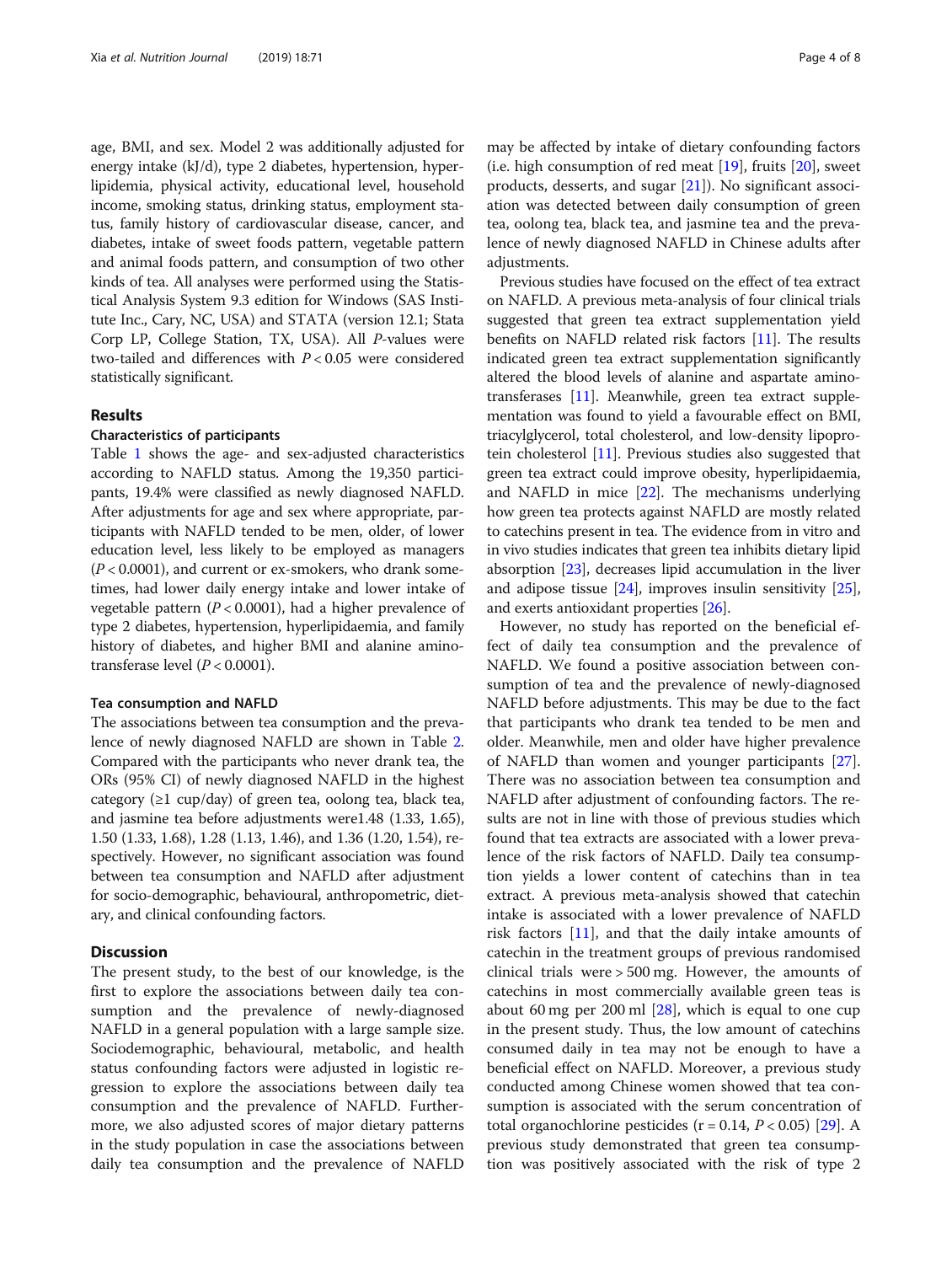<span id="page-4-0"></span>Table 1 Age- and sex- adjusted characteristics according to NAFLD status a

| Characteristics                         | NAFLD status                   |                         | $_{b}^{p}$ value |  |
|-----------------------------------------|--------------------------------|-------------------------|------------------|--|
|                                         | No ( $n = 15,589$ )            | Yes $(n = 3761)$        |                  |  |
| Sex (male %)                            | 46.6                           | 81.6                    | < 0.0001         |  |
| Age (y)                                 | 37.5 (37.4, 37.7) <sup>a</sup> | 41.3 (41.0, 41.7)       | < 0.0001         |  |
| <b>BMI</b>                              | 22.9 (22.8, 23.0)              | 27.2 (27.1, 27.3)       | < 0.0001         |  |
| Physical activity (Mets x hours/week)   | 10.5 (10.2, 10.7)              | 10.2 (9.8, 10.6)        | 0.31             |  |
| Energy intake (kJ/d)                    | 8457.9 (8420.3, 8496.0)        | 8257.0 (8180.4, 8334.9) | < 0.0001         |  |
| Education (≥college graduate, %)        | 71.2                           | 59.9                    | < 0.0001         |  |
| Household income (≥10,000 Yuan, %)      | 33.4                           | 31.6                    | 0.04             |  |
| ALT (U/L)                               | 15.3 (15.2, 15.4)              | 25.0 (24.6, 25.4)       | < 0.0001         |  |
| Type 2 diabetes (%)                     | 1.3                            | 8.4                     | < 0.0001         |  |
| Hypertension (%)                        | 12.7                           | 40.3                    | < 0.0001         |  |
| Hyperlipidaemia (%)                     | 31.1                           | 66.3                    | < 0.0001         |  |
| Dietary pattern score (multiply by 100) |                                |                         |                  |  |
| Sweets foods pattern                    | $0.3$ ( $-1.3$ , $1.9$ )       | $-2.4$ ( $-5.7$ , 0.9)  | 0.15             |  |
| Vegetable pattern                       | $2.2$ (0.7, 3.8)               | $-6.4$ $(-9.6, -3.1)$   | < 0.0001         |  |
| Animal foods pattern                    | 1.7(0.2, 3.3)                  | $-2.1$ ( $-5.3$ , 1.1)  | 0.04             |  |
| Smoking status (%)                      |                                |                         |                  |  |
| Smoker                                  | 14.0                           | 27.6                    | < 0.0001         |  |
| Ex-smoker                               | 3.5                            | 6.2                     | < 0.0001         |  |
| Non-smoker                              | 82.5                           | 66.2                    | < 0.0001         |  |
| Drinker (%)                             |                                |                         |                  |  |
| Everyday                                | 3.6                            | 2.1                     | < 0.0001         |  |
| Sometime                                | 52.6                           | 61.7                    | < 0.0001         |  |
| Ex-drinker                              | 10.3                           | 12.4                    | < 0.001          |  |
| Non-drinker                             | 33.4                           | 23.7                    | < 0.0001         |  |
| Employment status (%)                   |                                |                         |                  |  |
| Managers                                | 44.6                           | 39.7                    | < 0.0001         |  |
| Professionals                           | 16.0                           | 16.7                    | 0.29             |  |
| Other                                   | 39.5                           | 43.6                    | < 0.0001         |  |
| Family history of diseases (%)          |                                |                         |                  |  |
| <b>CVD</b>                              | 26.0                           | 22.4                    | < 0.0001         |  |
| Hypertension                            | 46.6                           | 47.3                    | 0.44             |  |
| <b>Diabetes</b>                         | 23.1                           | 27.7                    | < 0.0001         |  |

a NAFLD, non-alcoholic fatty liver disease; CVD, cardiovascular disease; BMI, body mass index; ALT, alanine aminotransferase

b Analysis of variance or chi-square test with adjustments for age and sex where is appropriate

<sup>c</sup> Least square mean (95% confidence interval) (all such values)

diabetes in Chinese adults (hazard ratio: 1.20; 95% CI: 1.14, 1.27) [\[30\]](#page-7-0). Liu et al. suggested that pesticide contamination of tea could underlie the association between daily tea consumption and the incidence of type 2 diabetes [[30\]](#page-7-0). Significant increases in serum biochemical indices, including the levels of alanine aminotransferases, aspartate aminotransferase, alkaline phosphatase, total cholesterol, triglycerides, low-density lipoprotein cholesterol, and lipid peroxidation by-products have been observed experimentally after subchronic or chronic

exposure to organophosphates [[31,](#page-7-0) [32\]](#page-7-0). Thus, it is possible that the pesticide residue in tea, released into hot water could attenuate the beneficial effect of tea in the present study. Further studies are warranted to directly assess pesticide levels in tea and confirm the findings of the present study.

It is also possible that the participants with NAFLD have changed their habit of tea consumption to achieve healthy lifestyles. Thus, the reverse causation may partly explain the findings of the present study. However, we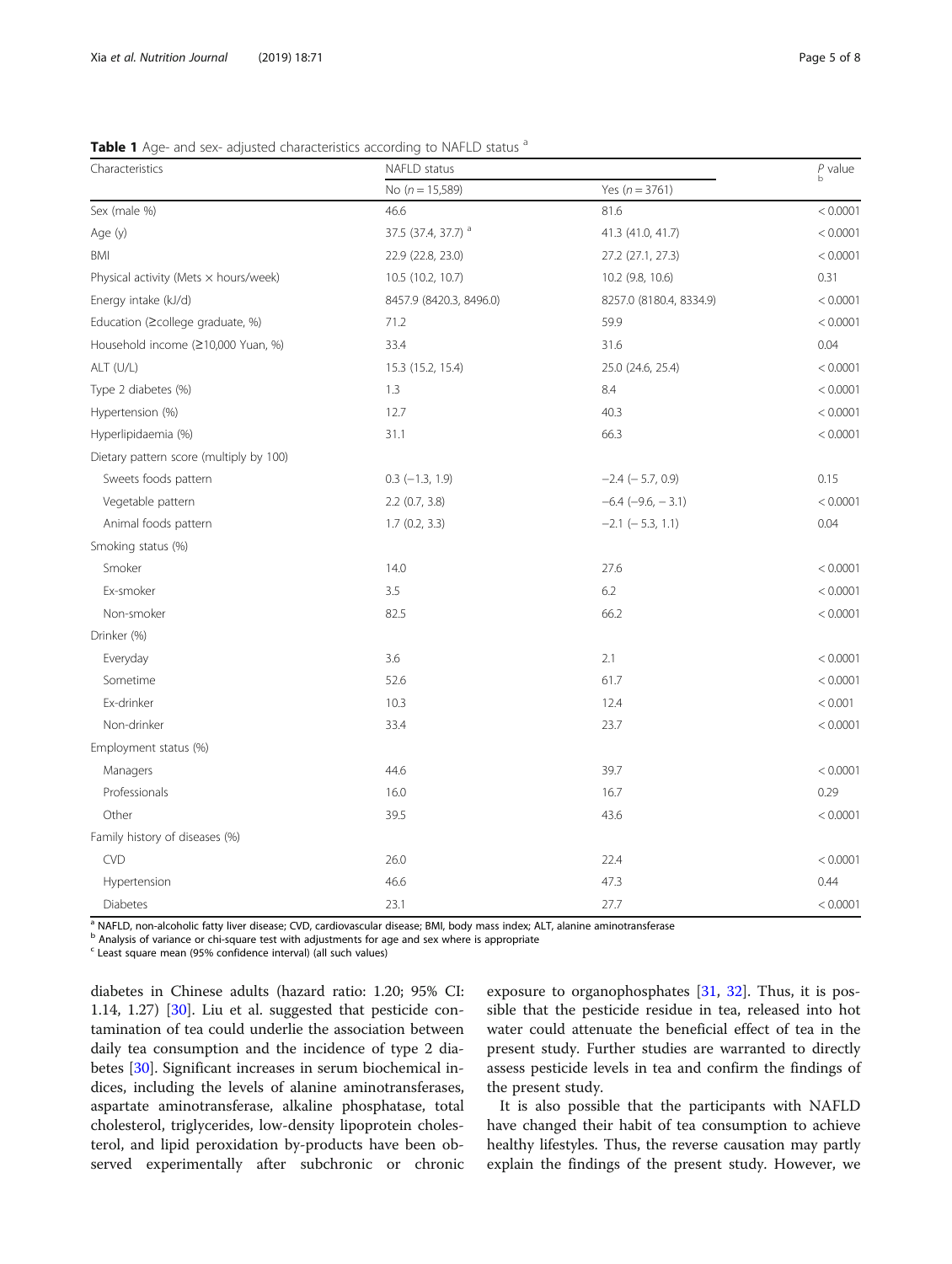| Tea                           | Categories of tea consumption ( $n = 19,350$ ) |                              |                   |                       | $P$ for            |
|-------------------------------|------------------------------------------------|------------------------------|-------------------|-----------------------|--------------------|
|                               | Almost never                                   | < 1 cup/week                 | 1-6 cups/week     | $\geq$ 1 cup/day      | trend <sup>a</sup> |
| Green tea                     |                                                |                              |                   |                       |                    |
| No. of participants           | 6716                                           | 4969                         | 4764              | 2910                  |                    |
| No. of NAFLD patients (%)     | 1198 (17.84)                                   | 881 (17.73)                  | 976 (20.49)       | 706 (24.34)           |                    |
| Crude model                   | Ref                                            | 0.99 (0.90, 1.09) $^{\rm b}$ | 1.19 (1.08, 1.30) | 1.48 (1.33, 1.65)     | < 0.0001           |
| Adjusted model 1 <sup>c</sup> | Ref                                            | 0.99(0.88, 1.12)             | 0.98(0.87, 1.11)  | 0.99(0.86, 1.13)      | 0.77               |
| Adjusted model 2 <sup>d</sup> | Ref                                            | 1.05 (0.90, 1.22)            | 1.04(0.89, 1.20)  | 1.04 (0.88, 1.22)     | 0.65               |
| Oolong tea                    |                                                |                              |                   |                       |                    |
| No. of participants           | 9083                                           | 4937                         | 3551              | 1779                  |                    |
| No. of NAFLD patients (%)     | 1669 (18.37)                                   | 895 (18.13)                  | 749 (21.09)       | 448 (25.18)           |                    |
| Crude model                   | Ref                                            | $0.98$ $(0.90, 1.08)$        | 1.19 (1.08, 1.31) | 1.50 (1.33, 1.68)     | < 0.0001           |
| Adjusted model 1 c            | Ref                                            | $0.94$ $(0.84, 1.05)$        | 0.95 (0.84, 1.07) | 1.05 (0.90, 1.22)     | 0.99               |
| Adjusted model 2 <sup>d</sup> | Ref                                            | $0.92$ $(0.79, 1.07)$        | 0.97(0.83, 1.15)  | $1.04$ $(0.86, 1.25)$ | 0.80               |
| Black tea                     |                                                |                              |                   |                       |                    |
| No. of participants           | 9227                                           | 5154                         | 3350              | 1619                  |                    |
| No. of NAFLD patients (%)     | 1740 (18.86)                                   | 968 (18.78)                  | 681 (20.33)       | 372 (22.98)           |                    |
| Crude model                   | Ref                                            | 1.00 (0.91, 1.09)            | 1.10(0.99, 1.21)  | 1.28(1.13, 1.46)      | < 0.001            |
| Adjusted model 1 c            | Ref                                            | 1.04(0.93, 1.16)             | 0.90(0.79, 1.02)  | 1.04 (0.89, 1.22)     | 0.57               |
| Adjusted model 2 <sup>d</sup> | Ref                                            | 1.10(0.96, 1.26)             | 0.91(0.78, 1.07)  | 0.99(0.83, 1.19)      | 0.42               |
| Jasmine tea                   |                                                |                              |                   |                       |                    |
| No. of participants           | 10,736                                         | 4764                         | 2341              | 1509                  |                    |
| No. of NAFLD patients (%)     | 2033 (18.94)                                   | 849 (17.82)                  | 515 (22.00)       | 364 (24.12)           |                    |
| Crude model                   | Ref                                            | 0.93 (0.85, 1.01) $^{\rm b}$ | 1.21(1.08, 1.35)  | 1.36 (1.20, 1.54)     | < 0.001            |
| Adjusted model 1 c            | Ref                                            | 0.91 (0.82, 1.02)            | 0.98(0.85, 1.12)  | $0.96$ $(0.82, 1.13)$ | 0.46               |
| Adjusted model 2 <sup>d</sup> | Ref                                            | 0.90(0.79, 1.03)             | 1.06 (0.90, 1.24) | 0.93 (0.78, 1.11)     | 0.68               |

<span id="page-5-0"></span>Table 2 Association between top consumption and NAFLD

\* NAFLD, non-alcoholic fatty liver disease;

<sup>a</sup> Multiple conditional logistic regression analysis

<sup>b</sup> Odds ratios (95% confidence interval) (all such values)

<sup>c</sup> Adjusted for age, BMI, and sex

<sup>d</sup> Adjusted for age, BMI, sex, energy intake (kJ/d), type 2 diabetes, hypertension, hyperlipidaemia, physical activity, educational level, household income, smoking status, drinking status, employment status, family history of CVD, cancer, and diabetes, intake of sweet foods pattern, vegetable pattern and animal foods pattern, and consumption of other two kinds of tea

excluded participants who had changed their lifestyles (including dietary intake, drinking, smoking, activity, and sleeping) in the preceding five years. Moreover, we also excluded participants who had a history of NAFLD. The participants with NAFLD in the present study are newly diagnosed and have not changed their habits of tea consumption in the preceding five years. Thus, reverse causation was corrected as much as possible. Another strength of the present study is that although a previous study indicated that tea extract supplementation might yield beneficial effects in patients with NAFLD [\[11](#page-6-0)], there is limited evidence for the relationship between daily tea consumption and the prevalence of NAFLD in the general population. Although the underlying mechanism remains unclear, the present study extended the evidence in this regard, and found no association

between daily tea consumption and the prevalence of newly diagnosed NAFLD among Chinese adults.

The present study has some limitations. First, due to the nature of the self-reporting questionnaire, recall bias existed and the amount of tea consumed may not have been precisely reported. Second, we excluded participants with health conditions; thus, the final sample may not be representative of the population. However, it is reasonable to exclude participants with cardiovascular disease and cancer when estimating the associations between tea consumption and NAFLD. Third, although we considered as many covariates as possible, we cannot rule out the possibility that unmeasured factors might contribute to the associations observed. Fourth, all the previous studies on tea and NAFLD showed effects at dosage higher than 500 mg of catechins/day (equivalent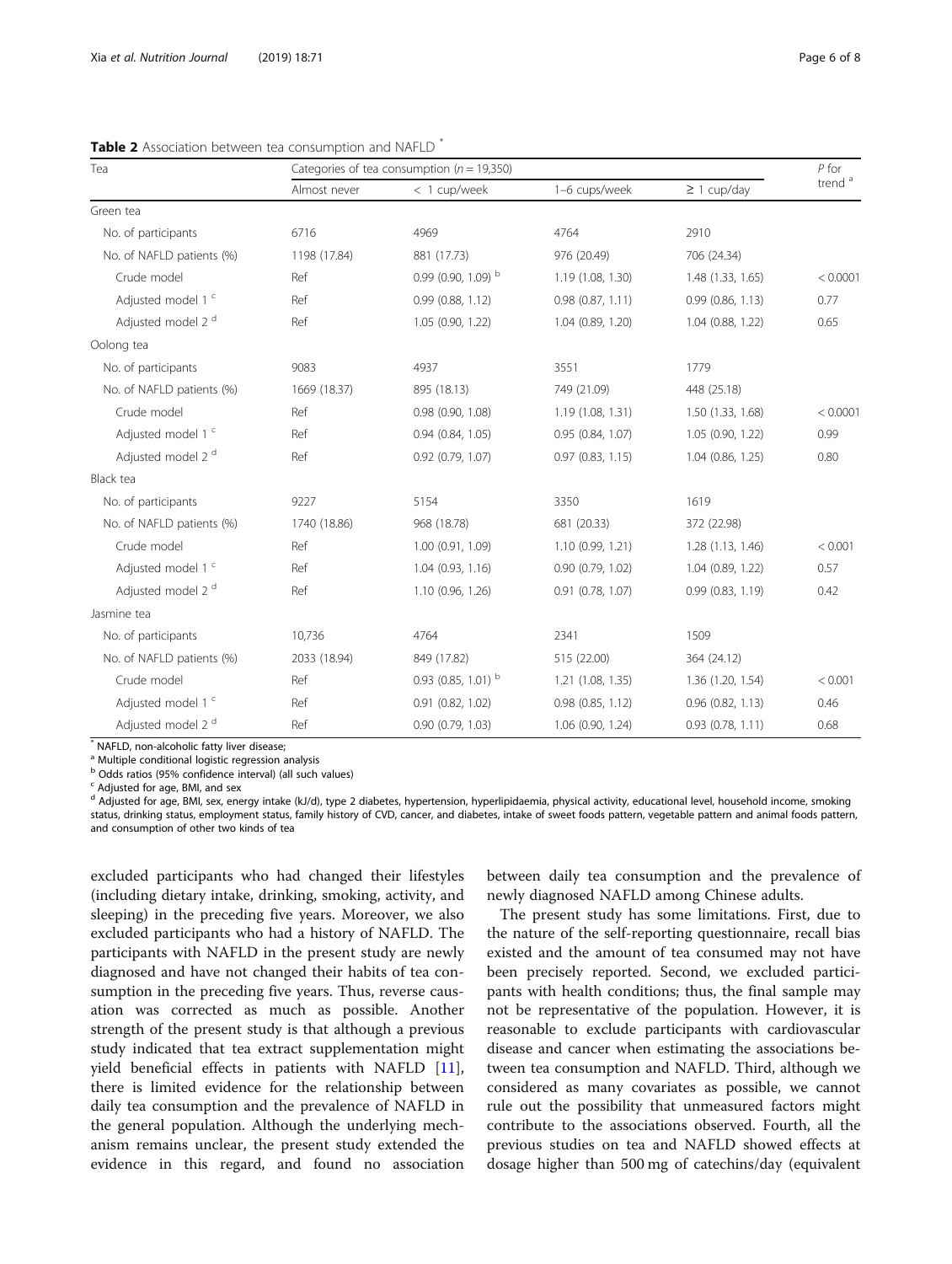<span id="page-6-0"></span>to 9 cups of green tea). It is possible that the lack of association is due to the fact that the proportion of participants who drink enough cups of tea per day is too low in a general population. Further randomized controlled trials are needed to explore the associations between excessive tea drinking and the prevalence of NAFLD. Fifth, the validity of the short form of IPAQ has not been tested in the study population and the physical activity may not be exact. Finally, liver biopsy, the gold standard for the diagnosis of liver disease, was not performed in the present study, due to the apparently healthy study population. Instead, we diagnosed fatty liver via hepatic ultrasonography. This technique has a sensitivity of 89% and a specificity of 93% and is widely used in population-based studies due to its noninvasiveness and easy accessibility [[33\]](#page-7-0).

#### Conclusions

Despite the limitations, the results of the present study demonstrate that consumption of tea  $(≥ 1 \text{ cup/day})$  is not associated with the prevalence of newly diagnosed NAFLD among general Chinese adults. Further studies are needed to explore the associations between more cups of tea drinking (e.g., equivalent to 500 mg of catechins/day) and the prevalence of NAFLD.

#### Supplementary information

Supplementary information accompanies this paper at [https://doi.org/10.](https://doi.org/10.1186/s12937-019-0502-y) [1186/s12937-019-0502-y](https://doi.org/10.1186/s12937-019-0502-y).

Additional file 1: Table S1. The factor loadings scores of primary food groups of dietary patterns.

#### Acknowledgements

We gratefully thank all the participants in the study and Tianjin Medical University General Hospital-Health Management Center for the opportunity to perform the study.

#### Authors' contributions

Y. X., K. N., and Y, Z., designed research; Y. X., X. W., S. Z., Q. Z., L. L., G. M., H. W., X. B., Y. G., S. S., X. W., M. Z., Q. J. and K. S., conducted research; Y. X. analyzed data; Y. X. and Q. W. wrote the paper. K. N. and Y, Z. had primary responsibility for final content. All authors read and approved the final manuscript.

#### Funding

This study was supported by grants from the National Natural Science Foundation of China (No. 81903302, 91746205, and 81673166), China; China Postdoctoral Science Foundation (No. 2018 M641753).

#### Availability of data and materials

The datasets generated and/or analysed during the current study are not publicly available due to that it is an ongoing cohort study but are available from the corresponding author on reasonable request.

#### Ethics approval and consent to participate

The protocol of this study was approved by the Institutional Review Board of the Tianjin Medical University and participants gave written informed consent before participation in the study.

#### Consent for publication

Not applicable.

#### Competing interests

The authors declare that they have no competing interests.

#### Author details

<sup>1</sup>Department of Clinical Epidemiology, Shengjing Hospital of China Medical University, No. 36, San Hao Street, Shenyang 110004, Liaoning, China. 2 Nutritional Epidemiology Institute and School of Public Health, Tianjin Medical University, 22 Qixiangtai Road, Heping District, Tianjin 300070, Tianjin, China. <sup>3</sup>Health Management Centre, Tianjin Medical University General Hospital, Tianjin, China.

#### Received: 10 September 2019 Accepted: 6 November 2019 Published online: 11 November 2019

#### References

- 1. Younossi ZM, Koenig AB, Abdelatif D, Fazel Y, Henry L, Wymer M. Global epidemiology of nonalcoholic fatty liver disease-meta-analytic assessment of prevalence, incidence, and outcomes. Hepatology. 2016;64:73–84.
- 2. Anstee QM, McPherson S, Day CP. How big a problem is non-alcoholic fatty liver disease? BMJ. 2011;343:d3897.
- 3. Yki-Jarvinen H. Non-alcoholic fatty liver disease as a cause and a consequence of metabolic syndrome. Lancet Diabetes Endocrinol. 2014;2: 901–10.
- 4. Chang Y, Jung HS, Yun KE, Cho J, Cho YK, Ryu S. Cohort study of nonalcoholic fatty liver disease, NAFLD fibrosis score, and the risk of incident diabetes in a Korean population. Am J Gastroenterol. 2013;108:1861–8.
- 5. Targher G, Byrne CD. Non-alcoholic fatty liver disease: an emerging driving force in chronic kidney disease. Nat Rev Nephrol. 2017;13:297–310.
- 6. Bellentani S, Dalle Grave R, Suppini A, Marchesini G, Fatty liver Italian N. Behavior therapy for nonalcoholic fatty liver disease: The need for a multidisciplinary approach. Hepatology. 2008;47:746–54.
- 7. Malhotra N, Beaton MD. Management of non-alcoholic fatty liver disease in 2015. World J Hepatol. 2015;7:2962–7.
- 8. Kuroda Y, Hara Y. Antimutagenic and anticarcinogenic activity of tea polyphenols. Mutat Res. 1999;436:69–97.
- 9. Stangl V, Lorenz M, Stangl K. The role of tea and tea flavonoids in cardiovascular health. Mol Nutr Food Res. 2006;50:218–28.
- 10. Suzuki Y, Miyoshi N, Isemura M. Health-promoting effects of green tea. Proc Jpn Acad Ser B Phys Biol Sci. 2012;88:88–101.
- 11. Mansour-Ghanaei F, Hadi A, Pourmasoumi M, Joukar F, Golpour S, Najafgholizadeh A. Green tea as a safe alternative approach for nonalcoholic fatty liver treatment: a systematic review and meta-analysis of clinical trials. Phytother Res. 2018;32:1876–84.
- 12. Song K, Du H, Zhang Q, Wang C, Guo Y, Wu H, et al. Serum immunoglobulin M concentration is positively related to metabolic syndrome in an adult population: Tianjin chronic low-grade systemic inflammation and health (TCLSIH) cohort study. PLoS One. 2014;9:e88701.
- 13. Yang YX, Wang GY. China food composition. 2rd ed. Beijing, China: Peking University Medical Press; 2009.
- 14. Fan JG, Jia JD, You Ming LI, Wang BY, Lun Gen LU, Shi JP, et al. Guidelines for the diagnosis and management of nonalcoholic fatty liver disease: update 2010. J Dig Dis. 2011;12:45–50.
- 15. Bassett DR Jr. International physical activity questionnaire: 12-country reliability and validity. Med Sci Sports Exerc. 2003;35:1396.
- 16. James PA, Oparil S, Carter BL, Cushman WC, Dennison-Himmelfarb C, Handler J, et al. 2014 evidence-based guideline for the management of high blood pressure in adults: report from the panel members appointed to the eighth joint National Committee (JNC 8). JAMA. 2014;311:507–20.
- 17. American DA. Diagnosis and classification of diabetes mellitus. Diabetes Care. 2014;37(Suppl 1):S81–90.
- 18. Joint committee for guideline r. 2016 Chinese guidelines for the management of dyslipidemia in adults. J Geriatr Cardiol. 2018;15:1–29.
- 19. Papavagelis C, Avgeraki E, Augoulea A, Stamatelopoulos K, Lambrinoudaki I, Yannakoulia M. Dietary patterns, Mediterranean diet and obesity in postmenopausal women. Maturitas. 2018;110:79–85.
- 20. Yang CQ, Shu L, Wang S, Wang JJ, Zhou Y, Xuan YJ, et al. Dietary patterns modulate the risk of non-alcoholic fatty liver disease in Chinese adults. Nutrients. 2015;7:4778–91.